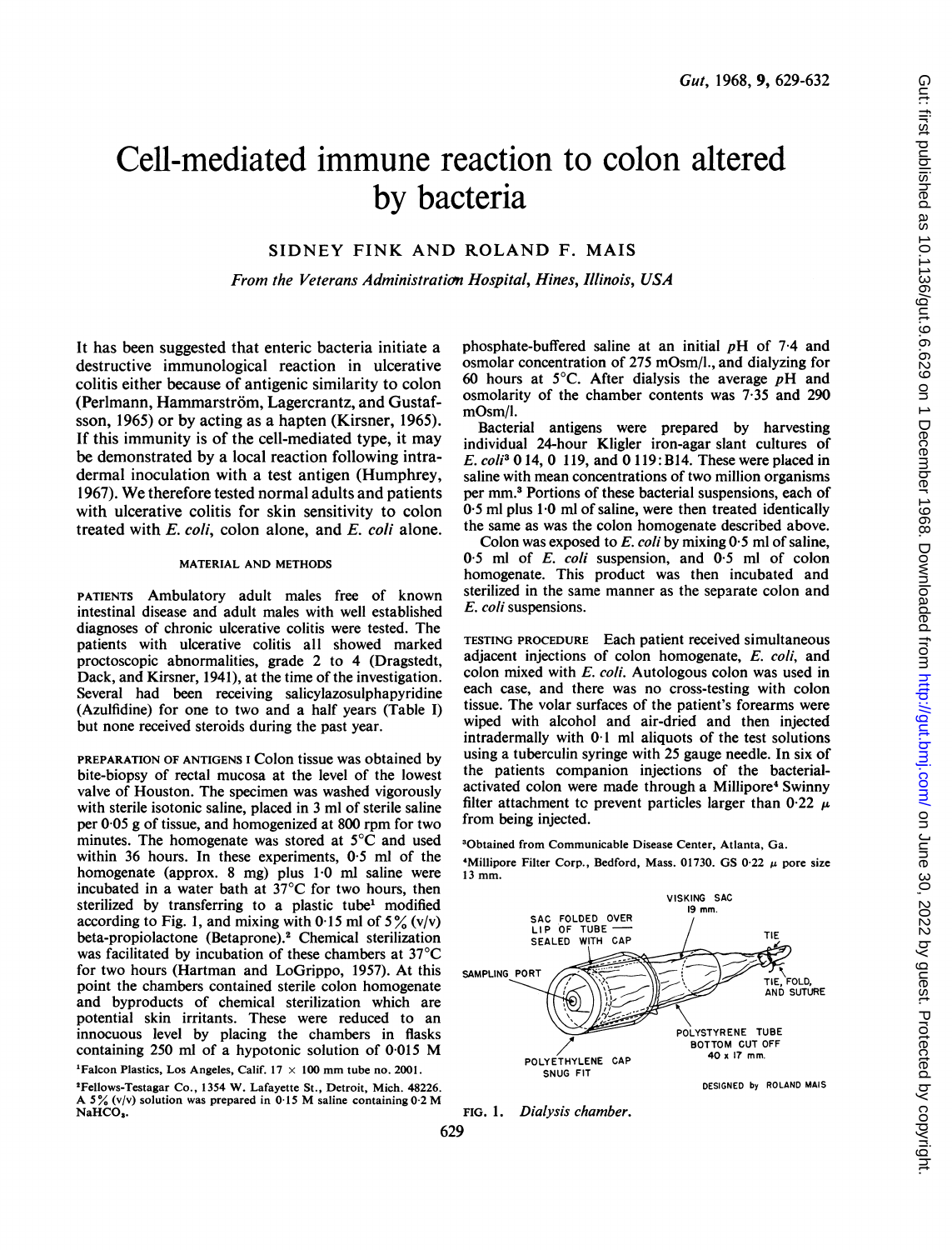

FIG. 2. Patient's forearms after injection of antigens, showing positive areas  $(1 \text{ and } 3)$  on both arms.

The presence and degree of induration was noted and the arms were photographed two, 24, 48, and 72 hours after injection (Fig. 2). At this time a biopsy of the injected site was usually performed. Biopsy specimens were fixed in formalin, processed routinely, and stained with haematoxylin and eosin.

Injected areas were considered positive if two criteria were fulfilled: (a) induration which gradually increased and reached a minimum diameter of <sup>5</sup> mm, and (b) the presence of perivasculitis, eosinophils, and round cell infiltration in the biopsy specimen.

RESULTS <sup>I</sup> As shown in Table I, none of the patients reacted to injected autologous colon. In contrast, a positive reaction, maximal in 24 to 48 hours, was seen in every instance where live E. coli was incubated with colon tissue. This was true for all three  $E$ , coli species, and occurred in 10 instances (in six patients) in whom no reaction was caused by E. coli or colon alone. Material which gave a positive reaction when injected directly into the skin caused no reaction when passed through the Millipore filter.

These observations led us to determine the need for direct bacterial contact in the alteration of colon homogenate.

PREPARATION OF ANTIGENS II One ml of colon homogenate, secured as in I, was sterilized with Betaprone and dialyzed against the phosphate-buffered saline solution for 60 hours at 27°C. One ml of colon homogenate was treated as above, but an inoculum of approximately  $2 \times 10^9$  viable E. coli 0 119 : B 14 organisms was added to the 250 ml of saline dialysant. This allowed bacterial products having a diffusional size commensurate with the average pore diameter of <sup>48</sup> A to penetrate the dialysis chamber membrane and come into contact with the colon tissue.

A control dialysis chamber was filled with isotonic saline and Betaprone and dialyzed against 250 ml of phosphate-buffered saline containing  $2 \times 10^9$  viable  $E.$  coli 0 119 : B 14 organisms.

Cultures of all the inoculates were taken at the time of intradermal injection to confirm separation of the contents of the dialysis chambers from the bacteria in the phosphate-buffered saline dialysant.

RESULTS II As shown in Table II, no reaction was caused by colon homogenate dialyzed against saline, or by the bacterial diffusate alone. However, colon tissue dialyzed against the bacterial suspensions caused a positive reaction in all but two experiments.

A final investigation was made to show the skin reaction to autologous colon not treated with Betaprone or dialysis.

PREPARATION OF ANTIGENS III Rectal mucosa, secured,

| Patient     | Diagnosis                       | Colon<br>Alone | E. coli Alone |           |              | Colon in Contact with E. coli |           |               |
|-------------|---------------------------------|----------------|---------------|-----------|--------------|-------------------------------|-----------|---------------|
|             |                                 |                | 014           | 0 119     | $0$ 119:B 14 | 0.14                          | 0 119     | $0$ 119: B 14 |
| F.V.        | Ulcerative colitis <sup>1</sup> |                |               | ND        |              | ┿                             | <b>ND</b> |               |
| W.D.        | Ulcerative colitis <sup>1</sup> |                |               | ND        |              | ┿                             | ND        |               |
| A.G.        | Ulcerative colitis <sup>1</sup> |                | -             | <b>ND</b> |              | ∸                             | <b>ND</b> |               |
| E.E.        | Ulcerative colitis              |                |               | --        |              |                               |           |               |
| J.W.        | Ulcerative colitis              |                |               |           |              | ∸                             |           |               |
| C.B.        | Normal                          |                |               | ND.       |              | ┷                             | <b>ND</b> |               |
| J.D.        | Normal                          |                |               | <b>ND</b> |              | ∸                             | <b>ND</b> |               |
| <b>B.S.</b> | Normal                          |                |               | - 1-      | ∸            | —                             | +         |               |
| R.D.        | Normal                          |                |               |           |              | -∔∙                           |           |               |

TABLE I

SKIN REACTION TO ANTIGENS <sup>I</sup>

'On Azulfidine therapy.

+Positive reaction (see text).

-Negative reaction.

ND Not done.

630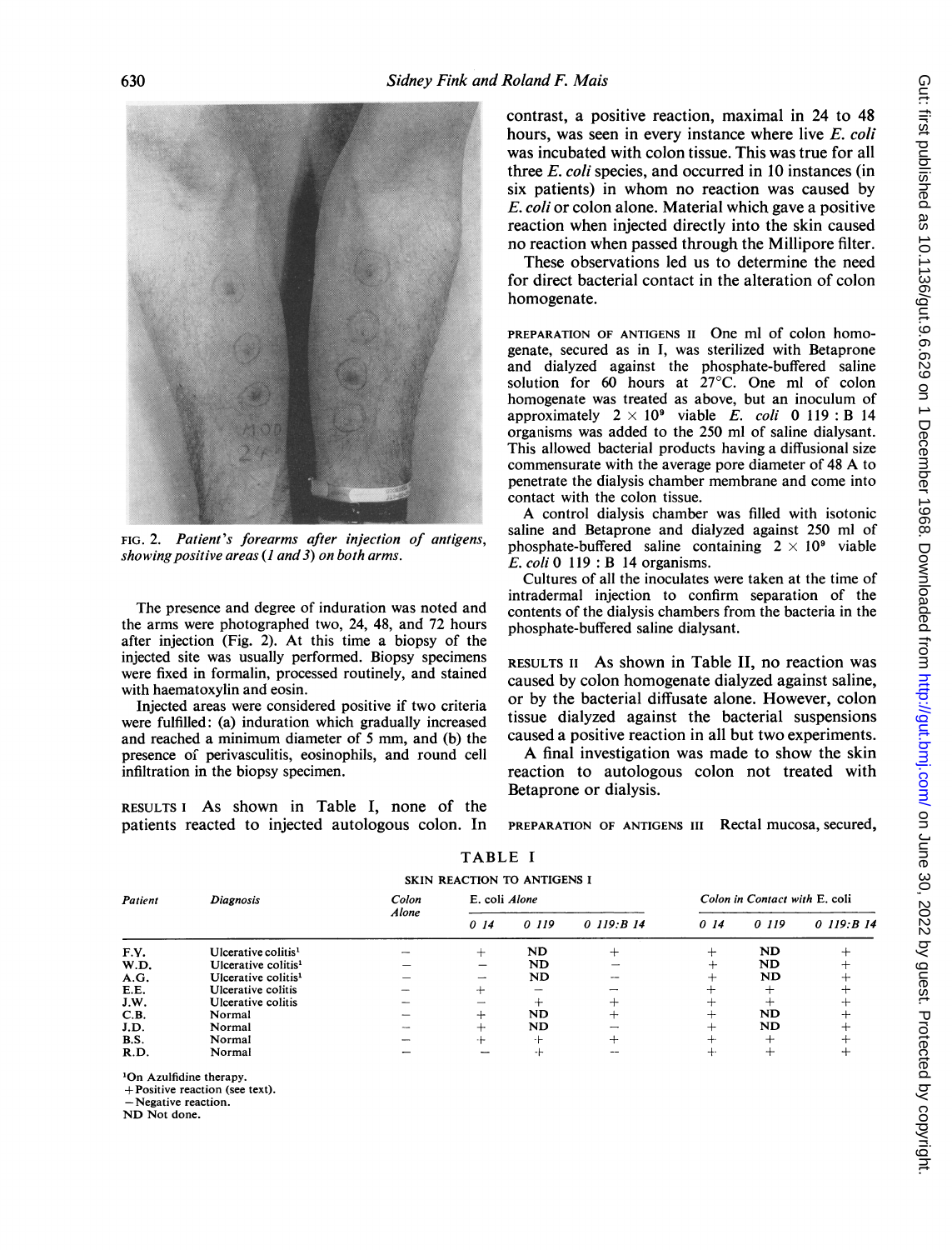washed and homogenized as in <sup>I</sup> and II, was then injected without further treatment.

RESULTS III Three normal individuals and three patients with ulcerative colitis failed to react to injected autologous colon homogenate.

## TABLE II

SKIN REACTION TO ANTIGENS II

| Patient     | Diagnosis          | Colon<br>Alone | <b>Saline</b><br>E. coli<br>Diffusate | $Color +$<br>E. coli<br>Diffusate |
|-------------|--------------------|----------------|---------------------------------------|-----------------------------------|
| M.Z.        | Normal             |                |                                       |                                   |
| I.W.        | Normal             |                |                                       | $\pm$                             |
| <b>H.B.</b> | Normal             |                |                                       | $^{+}$                            |
| T.S.        | Normal             |                |                                       | $\,{}^+$                          |
| R.D.        | Normal             |                |                                       |                                   |
| F.R.        | Normal             |                |                                       | $^{+}$                            |
| A.H.        | Ulcerative colitis |                |                                       | $\div$                            |
| <b>K.S.</b> | Ulcerative colitis |                |                                       |                                   |
| O.H.        | Sarcoid            |                |                                       |                                   |

+Positive reaction (see text).

-Negative reaction.

### DISCUSSION

The data suggest that the general population is sensitive to autologous colon which has been altered by enteric bacteria. We found no sensitivity to autologous colon not exposed to bacterial action in vitro. The native colon homogenates contained bacteria, but in low concentration. Twenty-four hour cultures of the homogenates before injection showed no growth on blood agar and eosin methylene blue agar; after 10 days at 5°C homogenate cultures showed counts of less than 10,000 colonies/ ml. The low bacterial content of the native colon homogenates is also indicated by absence of infection in six instances (colon antigen III) in which this was injected without sterilization by Betaprone.

Betaprone is reported to be an effective chemical sterilizing agent. None of the patients injected with bacterial concentrates or other material which had been treated with Betaprone developed clinical evidence of local infection, and none of 68 skin biopsy specimens showed micro-abscesses or other histological evidence of infection. The sterilization of biological material is accomplished by Betaprone without alteration of antigenicity (Hartman and LoGrippo, 1957). To confirm this, the E. coli inoculates were tested with specific rabbit antisera after treatment with Betaprone and dialysis. The treated bacterial suspensions retained their antigenic specificity and potency, as verified by positive agglutination tests (Ewing, 1963). The possibility that Betaprone altered colon antigenicity is minimized by the results (untreated colon) of the experiment with antigen III. In all our patients, sites

into which Betaprone-treated material was injected developed a diffuse, non-tender, non-pruritic erythema which appeared within six hours and cleared in 24 to 48 hours. This did not interfere with recognition of superimposed allergic reactions, or histological evaluation at 72 hours.

The second set of experiments indicated that colon tissue was altered by a bacterial product capable of passing through <sup>a</sup> membrane of <sup>48</sup> A pore size. Lytic enzymes, such as carbohydrases and peptidases present in bacteria (Strominger and Ghuysen, 1967), could alter tissue, and bacterial enzymes could penetrate the membrane we used (Craig, 1964). One may speculate that the activating factor is a bacterial enzyme or hapten which alters the colonic tissue. A bacterial endotoxin is any one of the enormous class of somatic antigens of Gram-negative bacteria, which are large macromolecular complexes made up largely or entirely of polysaccharides and lipids (Thomas, 1961). Conceivably, one of these is a factor in the alteration of colon tissue. The ability of the Millipore filter used to block the colon antigen <sup>I</sup> indicates that the antigenic product is larger than  $0.22 \mu$ .

Recent evidence suggests that a delayed sensitivity reaction is an active stimulatory process in a sensitized individual re-exposed to antigenic material (Leskowitz, 1967). The skin reaction we observed fulfilled several criteria for a delayed-type sensitivity reaction (Humphrey, 1967). It began as an inflammatory response to locally introduced antigens, developed gradually, and was characterized in its later stages by round cell infiltration. Finally, the negative reaction by a patient with impaired delayed sensitivity due to sarcoidosis also supports this interpretation. It is less likely, but also possible, that the skin reaction caused by colon treated with  $E.$  coli filtrates may be due to pharmacologically active agents in the extract, and not to a delayed hypersensitivity reaction.

Despite the similar reaction in our two patient groups, one is tempted to speculate that an aberrant response is a factor in the pathogenesis of ulcerative colitis. A possible connexion would be established<br>by demonstrating that the enzyme inhibitor demonstrating that the enzyme inhibitor Azulfidine, of known efficacy in the treatment of ulcerative colitis (Zetzel, 1964), prevents the bacterial alteration of colon tissue; these experiments are now in progress.

## **SUMMARY**

Intradermal skin tests using autologous colon, colon exposed to bacterial action, and  $E$ . coli were performed in seven patients with active ulcerative colitis, 10 normal individuals, and one patient with